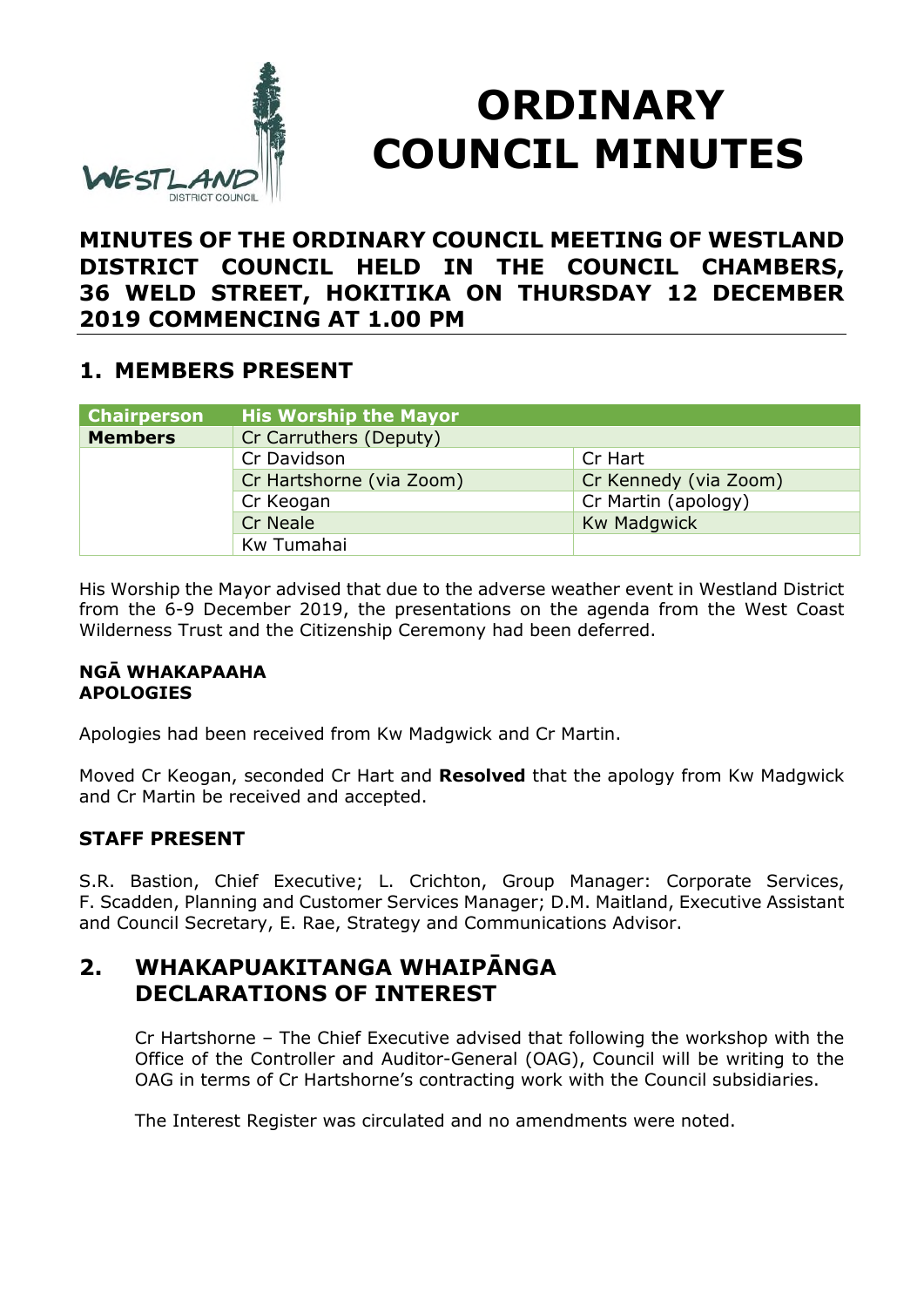# **3. NGĀ TAKE WHAWHATI TATA KĀORE I TE RĀRANGI TAKE URGENT ITEMS NOT ON THE AGENDA**

There were no urgent items of business not on the Council Agenda.

### **4. NGĀ MENETI O TE HUI KAUNIHERA MINUTES OF MEETINGS**

The Minutes of the meeting had been circulated to the Mayor and Councillors separately.

#### **28 November 2019 – Council Minutes**

Moved Cr Davidson, seconded Cr Neale and **Resolved** that the Minutes of the Ordinary Meeting of Council held on the 28 November 2019 be confirmed as a true and correct record of the meeting.

# **5. NGĀ TĀPAETANGA PRESENTATIONS**

#### **Fire and Emergency New Zealand**

Mark Boere, Area Commander, West Coast Fire Area attended the meeting and provided a presentation regarding the Local Advisory Committee.

- Under the Fire and Emergency New Zealand Act 2017, Fire and Emergency New Zealand is required to establish Local Advisory Committees (LACs) around the country.
- LACs will ensure communities' voices and interests are reflected in national and local planning.
- As well as providing advice from a local perspective, LACs will help and understanding of the communities' current and future risks and issues.
- This means the LAC can more effectively help communities prepare for, respond to, and recover well from emergencies, which is vital to building a safer and more resilient New Zealand.
- Nominations for 5-8 Committee Members opened on 2 December 2019 and close on 31 January 2020.

Councillors thanked Mr Boere for the presentation to Council and advised that they look forward to the formation of the Local Advisory Committee.

#### **West Coast Wilderness Trust**

The presentation from representatives of the West Coast Wilderness Trust had been deferred to the 23 January 2020 Council Meeting.

#### **Citizenship Ceremony**

Nine new Citizens were due to undertake their Citizenship Ceremony and confirm their Affirmation/Oath of Allegiance. Alternative dates have now been made for the Citizenship Ceremony.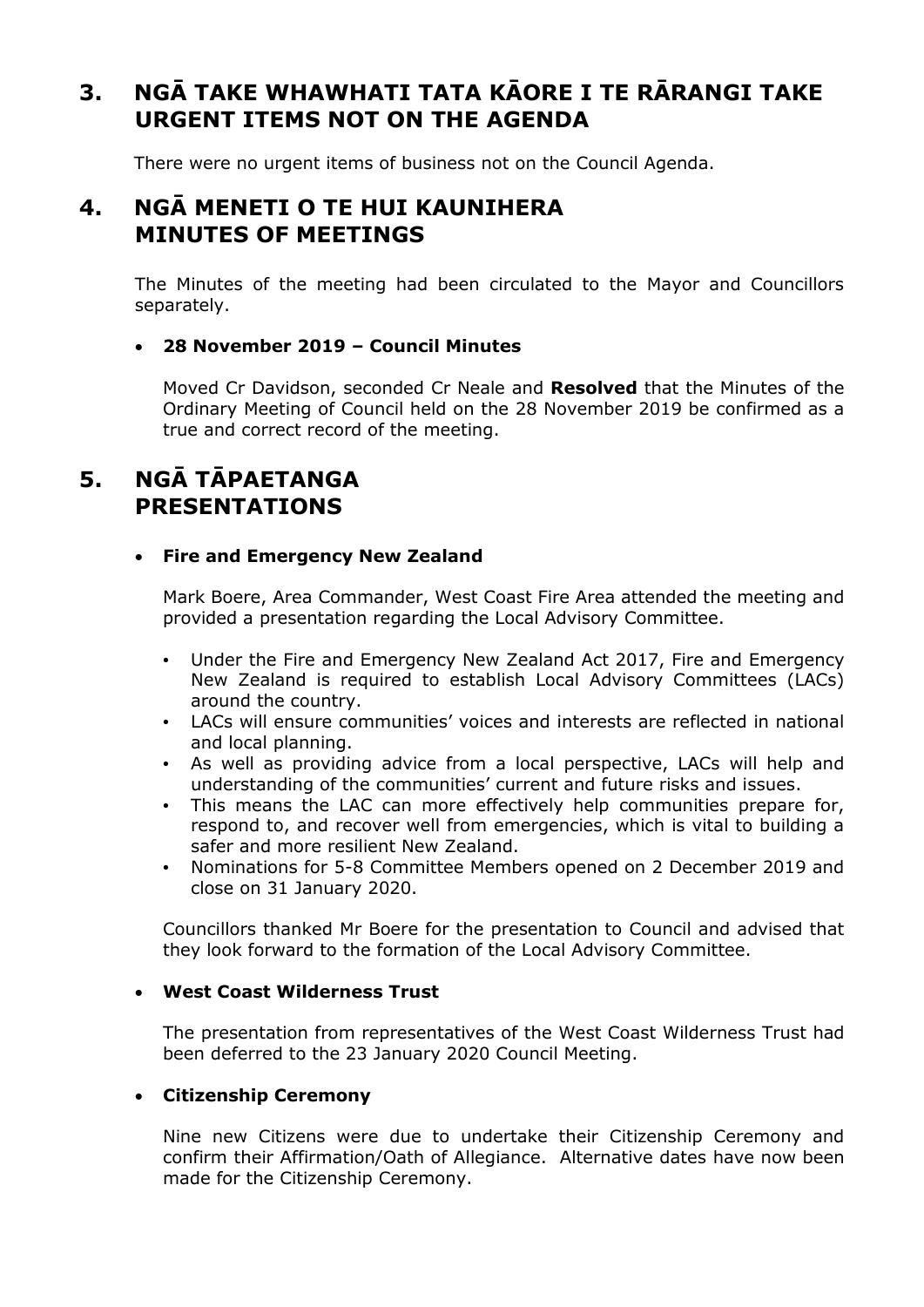# **6. ACTION LIST**

The Chief Executive spoke to the Action List and provided the following updates:

- Kaniere School concept has been developed and will be progressed in the New Year.
- Speed Limits Consultation process will occur in 2020 and will lead into a Bylaw Review.
- Partnership Agreement Agreement to be signed by the Chair of Te Rūnanga o Makaawhio. Plans to sign the agreement yet to be confirmed
- Cass Square Community Development Committee.
- Haast Civil Defence and Community Development proceeds of the sale of property on Marks Road to be finalised. Referred to the 23 January 2020 Council Meeting.
- Carnegie Building Project work in progress.
- Fox Landfill The CE has met with Ministry for the Environment in terms of next week and progressing what will be the long-term remediation of the landfill.
- Sunset Point Hardfill resource consent has been completed. Continuing with the Project.
- Local Governance Statement item completed.
- Delegations Manual item completed.
- Recruitment for the Council Committee support position is currently being job sized then the position will be advertised.
- Code of Conduct Appointment of Independent Investigatory letter has been completed.
- Letters to the Community Groups is underway.
- Audit Management Report on Council Website completed.
- Marks Road sale of land to FENZ consultation process has been started and will be completed in the New Year.
- Hari Hari Complex Reserve Fund letter is required. A purchase order has been raised.
- Tohu Whenua Pou MOU to be developed for the installation on the 14 February 2020. Meeting held with Heritage Hokitika to discuss bringing the Heritage area up to standard.
- Iwi representation around the Council Table The Mayor has drafted a letter. Feedback is currently being sought from the Iwi Chairs.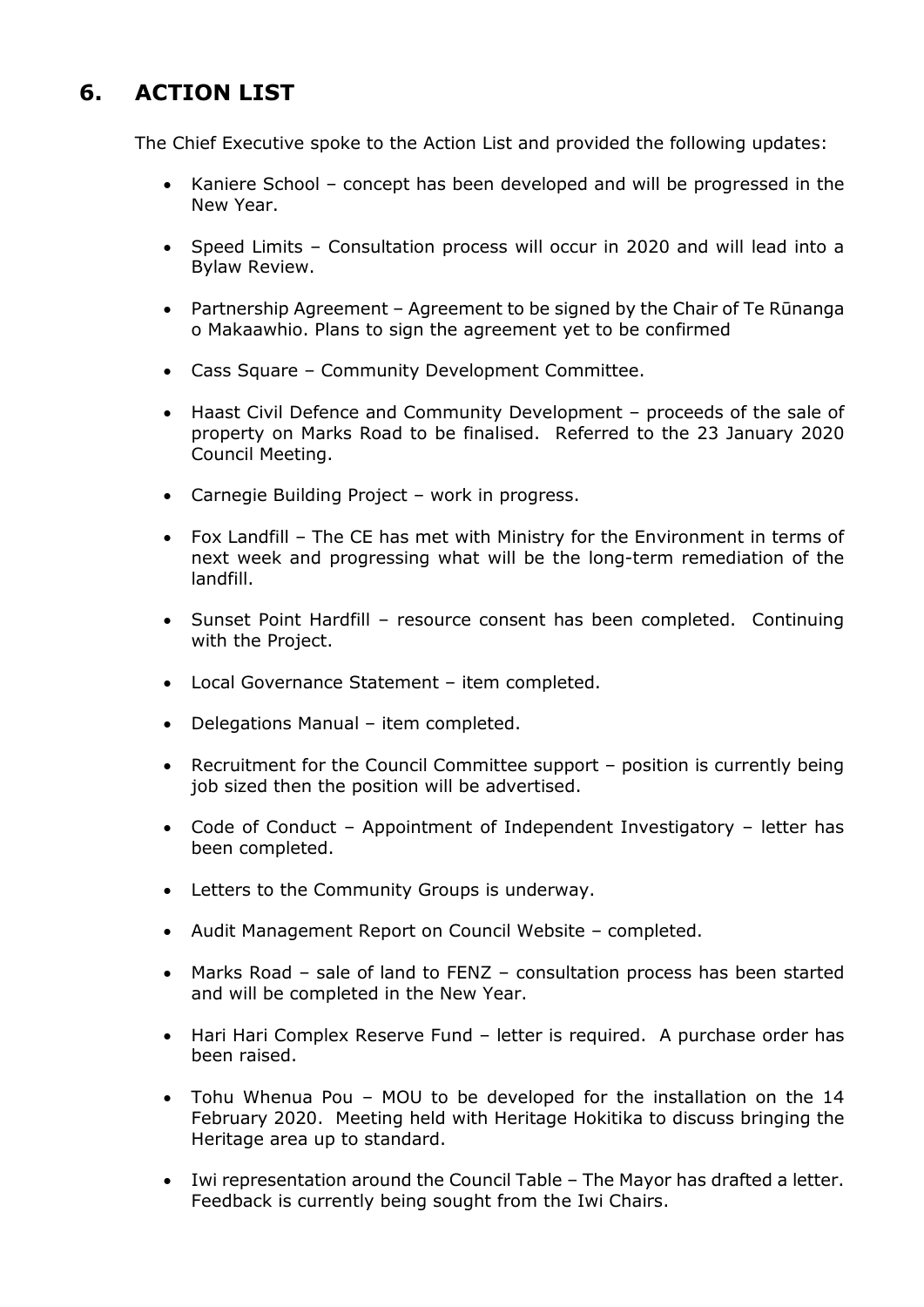Warrants of Appointments for staff – this item has been actioned.

The Council Building was then evacuated at 1.30 pm for a fire drill. The drill took 3 minutes and the Council meeting then resumed at 1.40 pm.

Moved Cr Keogan, seconded Cr Neale and **Resolved** that the updated Action List be received and that the following items be removed from the listing:

- Local Governance Statement
- Delegations Manual
- Fox Landfill
- Approval of Unbudgeted Expenditure additional staff member
- Code of Conduct
- Confirmation of Appointments to Outside Organisations
- Audit Management Report
- Hari Hari Complex Reserve Fund
- Warrants of Appointments

### **7. PŪRONGO KAIMAHI STAFF REPORTS**

### **Reviewed Significance and Engagement Policy**

The Strategy and Communications Advisor advised that the purpose of the report is to provide comment and propose an amendment to the Significance and Engagement Policy adopted on 18 December 2014.

Moved Cr Davidson, seconded Cr Neale and **Resolved** that:

- A) Council receive the report.
- B) Council adopt the draft Significance and Engagement Policy.

#### **West Coast Triennial Agreement**

The Chief Executive advised that the purpose of the West Coast Triennial Agreement was to adopt the 2019-2022 West Coast Triennial Agreement.

Section 15 of the Local Government Act 2002 requires all Councils to adopt a Triennial Agreement by 1 March after each triennial general election of members. All local authorities within each region must enter into an agreement under this section covering the period until the next triennial general election of members.

Moved Cr Hart, seconded Cr Davidson and **Resolved** that Council adopts the 2019-2022 West Coast Triennial Agreement and endorse the Mayor signing the agreement on behalf of Westland District Council.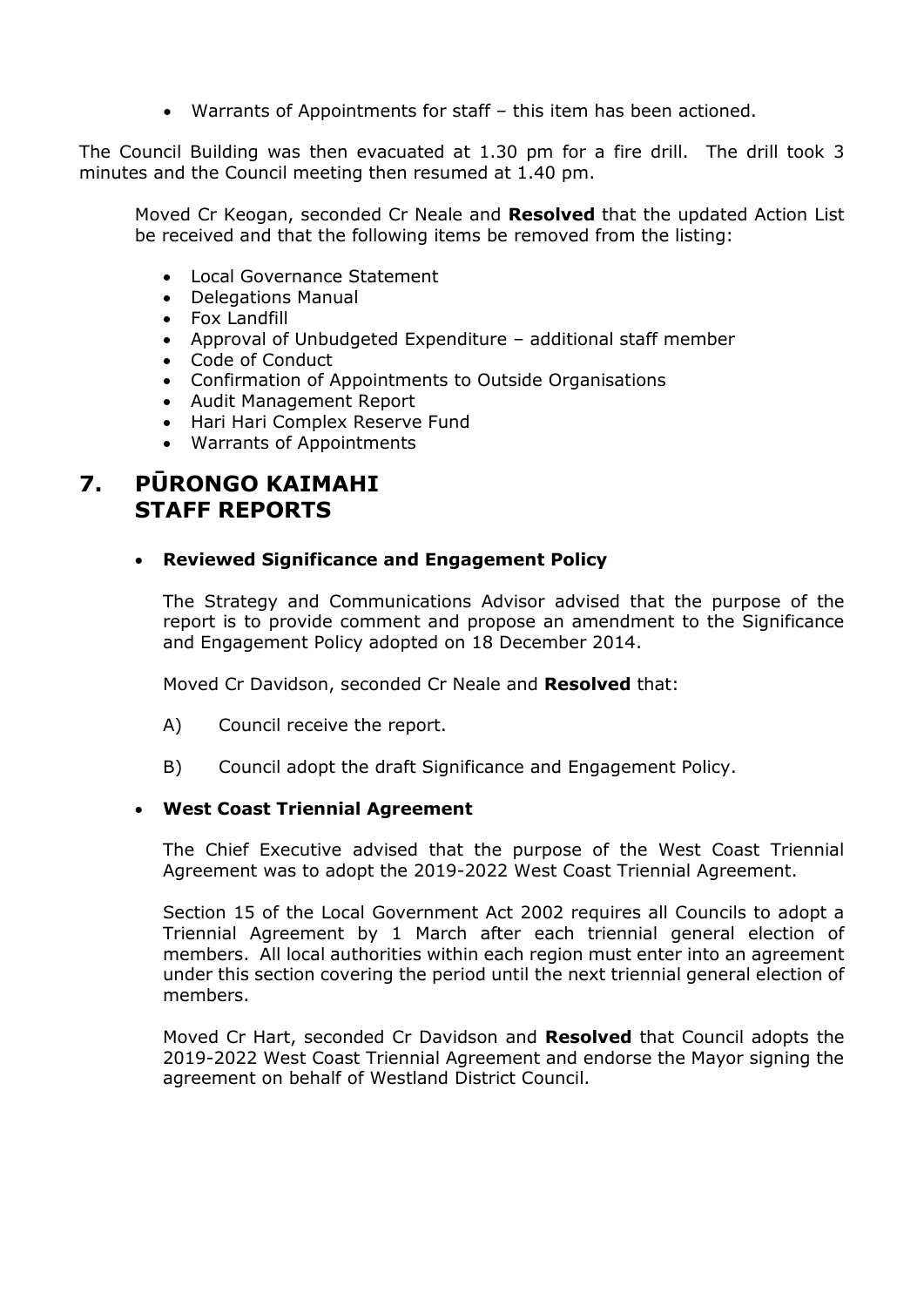#### **Westland Racing Club - Purchase of land**.

Cr Neale declared an interest in this matter for West Coast Riding for the Disabled.

A revised Report to Council had been prepared by the Chief Executive and was circulated to the Mayor and Councillors in advance of the meeting.

The purpose of the report is to consider the purchase of the Westland Racing Club (Westland Racing Club) land in Hokitika.

A request had been received from the Westland Racing Club Committee to transfer the ownership of their property into Westland District Council ownership.

Moved Cr Davidson, seconded Cr Keogan and **Resolved** that Cr Neale be asked to remain in the meeting for this discussion due to Cr Neale's background knowledge the West Coast Riding for the Disabled group which leases a portion of land at the Westland Racing Club.

Moved Deputy Mayor Carruthers, seconded Cr Keogan and **Resolved** that:

- A) Council proceed with due diligence as outlined in the conditional Sale and Purchase Agreement.
- B) Council authorise the Chief Executive to proceed to an unconditional Sale and Purchase Agreement once satisfied with due diligence.
- C) Council accept the transfer of Westland Racing Club funds less \$75,000 to go into a reserve account for the purpose of improvements to the procured land and to ensure sustainability of the asset for future generations.
- D) Council proceed to negotiate terms for Riding for the Disabled for land tenure post successful purchase.

*Cr Neale declared an interest in the matter and did not vote.*

### **9. ADMINISTRATIVE RESOLUTIONS**

Nil.

## **WESTLAND CIVIL DEFENCE ACTIVATION**

An informal discussion was held regarding the civil defence activation for the severe rain event on the 6-8 December 2019. The Chief Executive advised that there will be a series of debriefings from the event which will provide the opportunity for the various communities and agencies to provide feedback.

### **ASPIRATIONS FOR THE NEW YEAR**

Councillors then took the opportunity to provide their aspirations for the New Year.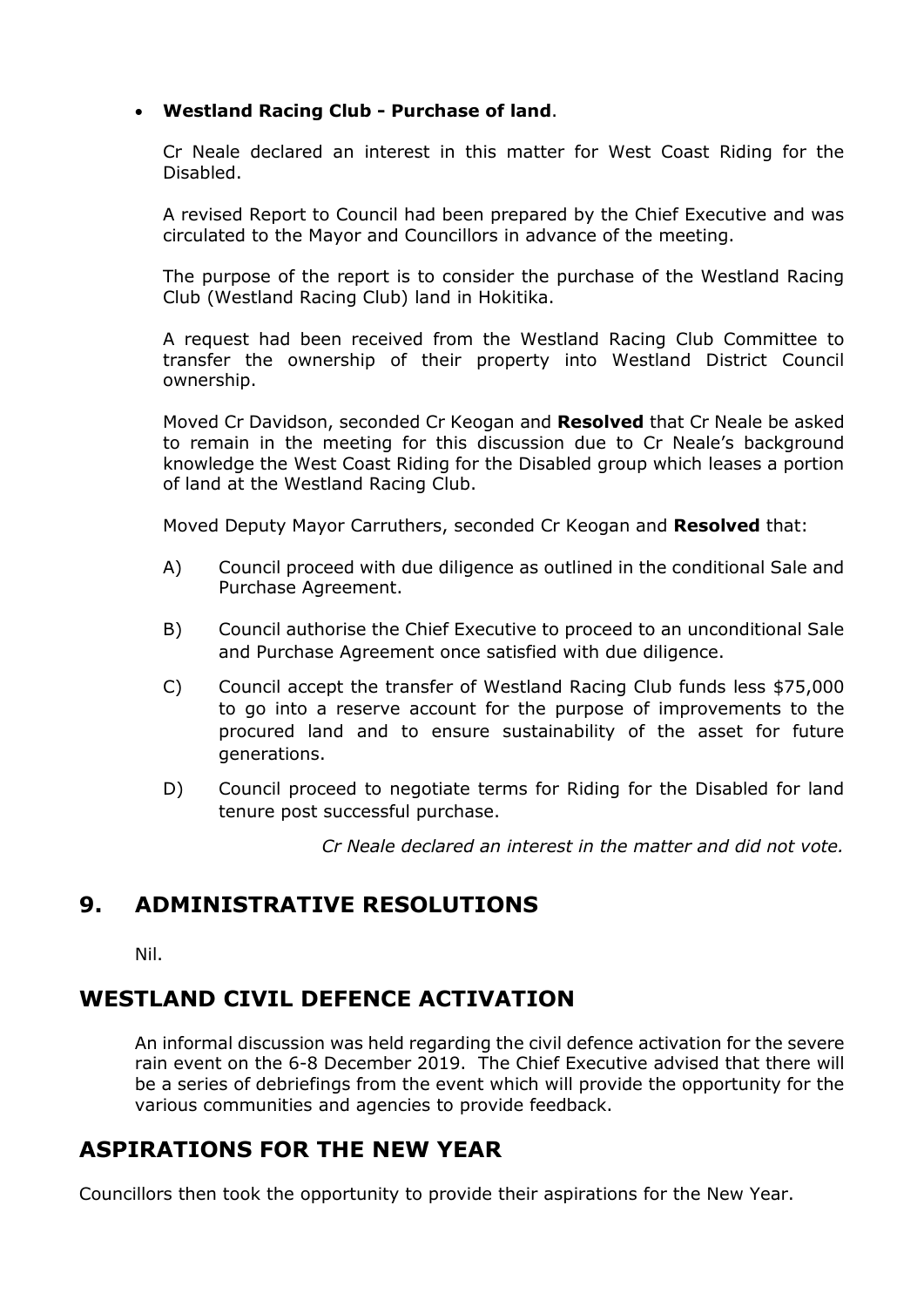# **10. KA MATATAPU TE WHAKATAUNGA I TE TŪMATANUI RESOLUTION TO GO INTO PUBLIC EXCLUDED**

(to consider and adopt confidential items)

Moved Deputy Mayor Carruthers, seconded Cr Neale and **Resolved** that Council confirm that the public were excluded from the meeting in accordance with Section 48, Local Government Official Information and Meetings Act 1987 at 2.38 pm.

The general subject of the matters to be considered while the public are excluded, the reason for passing this resolution in relation to each matter and the specific grounds under Section 48(1) of the Local Government Official Information and Meetings Act 1987 for the passing of the resolution are as follows:

| <b>Item</b><br>No. | <b>General subject</b><br>of each matter<br>to be considered resolution | Reason<br>passing<br>relation to each<br>matter         | for Ground(s) under<br><b>Section</b><br>this $48(1)$ for the passing of this<br>in resolution                                                                                                                                    |
|--------------------|-------------------------------------------------------------------------|---------------------------------------------------------|-----------------------------------------------------------------------------------------------------------------------------------------------------------------------------------------------------------------------------------|
|                    | Confidential<br>Minutes $-28$<br>November 2019                          | Good reasons to<br>withhold<br>exist<br>under Section 7 | That the public conduct of the<br>relevant part of the proceedings<br>of the meeting would be likely to<br>in the disclosure<br>result<br>of<br>information for which good reason<br>or withholding exists.<br>Section $48(1)(a)$ |

This resolution is made in reliance on sections 48(1)(a) and (d) of the Local Government Official Information and Meetings Act 1987 and the particular interests or interests protected by section 7 of that Act, which would be prejudiced by the holding of the relevant part of the proceedings of the meeting in public are as follows:

| <b>Item</b><br>No. | <b>Interest</b>                                                                                                                                                                                                                                                                      |
|--------------------|--------------------------------------------------------------------------------------------------------------------------------------------------------------------------------------------------------------------------------------------------------------------------------------|
| 1                  | Protect information where the making available of the information:<br>(i) would disclose a trade secret; and<br>(ii) would be likely unreasonably to prejudice the commercial position of<br>the person who supplied or who is the subject of the information<br>(Schedule 7(2)(b)). |
|                    | Enable any local authority holding the information to carry on, without<br>prejudice or disadvantage, negotiations (including commercial and<br>industrial negotiations) (Schedule 7(2)(i))                                                                                          |
|                    | Maintain legal professional privilege (Schedule 7(2)(g))                                                                                                                                                                                                                             |
|                    | Protect the privacy of natural persons, including that of deceased natural<br>persons (Section $7(2)(a)$ )                                                                                                                                                                           |